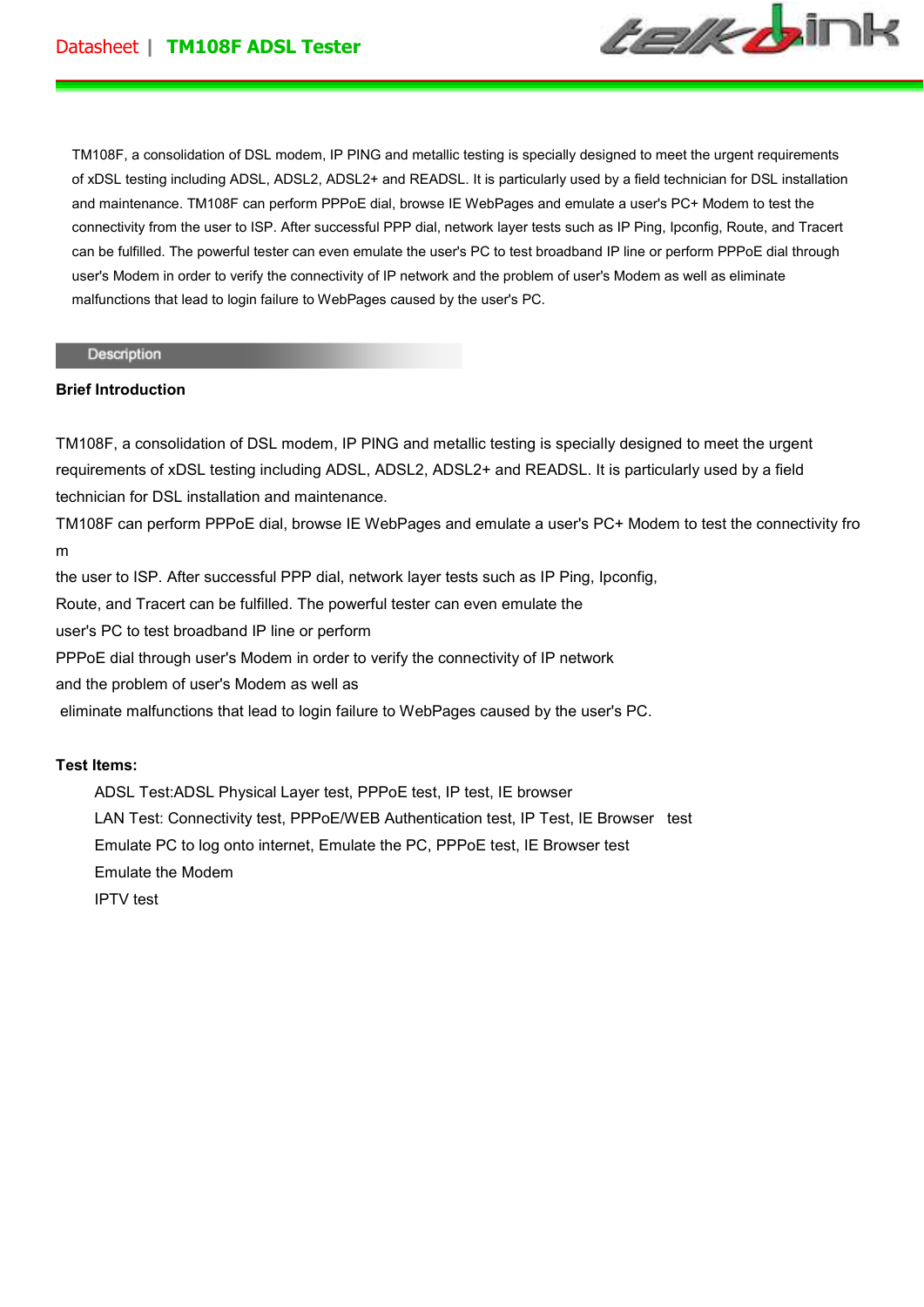

## **Functions:**

ADSL Line parameters test, Evaluate the line quality and fault location

LAN/ IP Layer connectivity test and fault location

PPPoE/WEB Authentication test, locate the fault of RADIUS server or the fault of the subscriber

Ping test: Test the network connectivity

Emulate the PC to locate the faults of the PC

Emulate the Modem to diagnose the faults of the Modem

# **Features:**

1. Wndows operation system

2. Judge the line quality and display the results on the LCD ADSL Line Attenuation, Noise margin, CRC etc, ADSL Line quality

- 3. ADSL physical layer test:
- A; Test the connectivity of the Modem and DISLAM
- B: Standard: ADSL/ADSL2+
- C: Open channel: Speed/interlaced
- D. Test the physical layer connectivity which includes:
	- 1) UP/Down Noise margin
	- 2) UP/Down Attenuation
	- 3) UP/Down Power output
	- 4) UP/Down Line rate
	- 5) Max UP/Down Line rate
	- 6) UP/Down channel utilization rate.
	- 7) UP/Down CRC

E: Statistical parameter of the testing period

- 1) Max/Min Average value of UP/DOWN Noise margin
- 2) Max/Min Average value of the UP/DOWN attenuation
- 3) Max/Min Average value of the UP/DOWN output power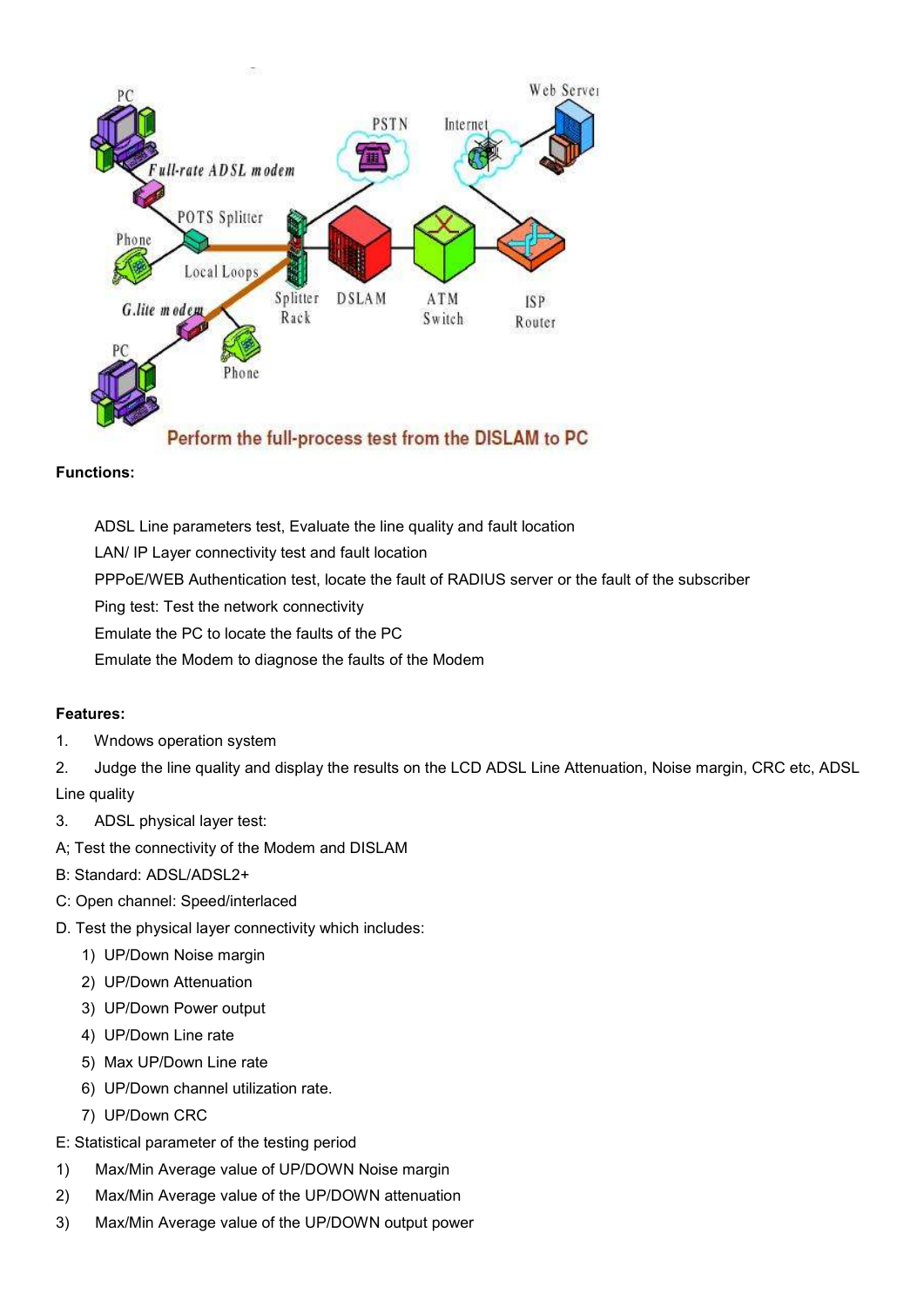- 4) Max/Min Average value of the UP/DOWN Line rate
- 5) Total UP/DOWN CRC value
- F. Draw the real-time curve including the follows;
	- 1) UP/Down Noise margin
	- 2) UP/Down Attenuation
	- 3) UP/Down Power output
	- 4) UP/Down Line rate
	- 5) Max UP/Down Line rate
- G: Draw the signal channel bit chart
- 1) Display 256 channels bit chart when use ADSL Standard
- 2) Display 512 channels bit chart when use ADSL2+ Standard
- 4. Test the Data Link Layer
	- PPPoE test the connection of the data link layer

PPPoE Test

PPPoE user name and password test

- 5. IP Layer Test
- Dropped -out test

Delays test

- Dropped-out rate test
- 6. IE WEB Browser

7..IPTV Test

TS/RTP Data stream analysis

PCR Jitter

- 8. Save test records: can save 200 groups test records
- 9. Check the history test records
- 10. Other Specifications

ADSL Standard : ITU G.992.1( G.dmt)/992.2(G.lite)/ 994.1(G.hs), ANSI T1.413

ADSL 2+ Standard: ITU G.994.1(G.hs)/992.5/ADSL2/ADSL2+